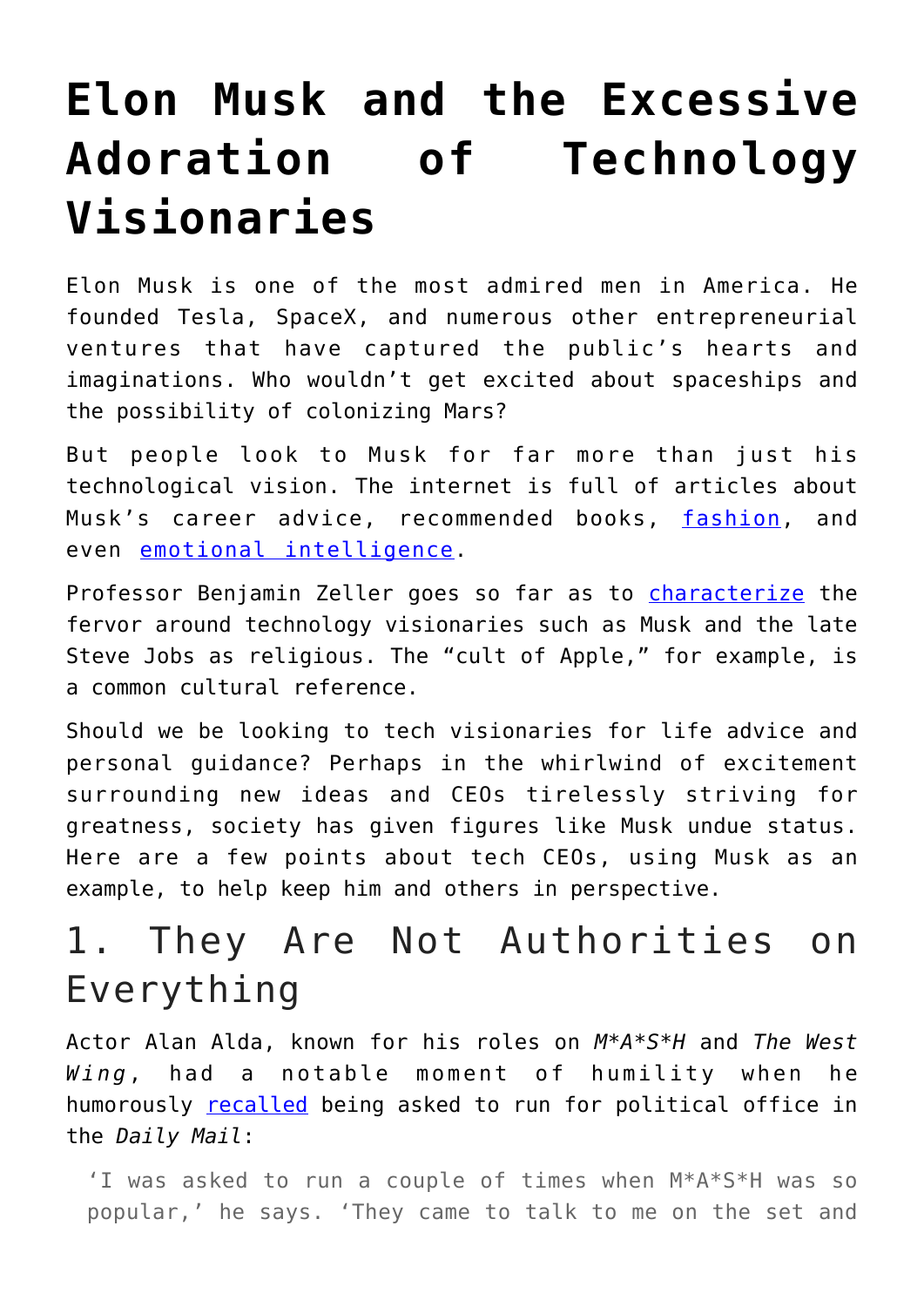said, "You should run for senator." I thought, "How ridiculous! Why would I do that? I don't know anything about it. I'm an actor, not a politician."

Just as Alda has specific areas of expertise, so too does Musk – he knows how to build electric cars and run billion-dollar companies, but his [misguided ideas](http://digg.com/2018/elon-musk-thai-sub) to fix public transportation and fake news show that creativity alone is not enough to solve problems.

### 2.They Didn't Do Everything on Their Own

Government money has been a boon to Musk. According to some **[estimates](http://www.businessinsider.com/steve-jobs-jerk-2011-10#steve-jobs-fired-the-guy-in-charge-of-mobileme-in-front-of-a-crowd-of-apple-employees-12)**, his companies have received around five *billion* dollars in government support. Even though most of the subsidies, credits, and loans are [not Tesla or SpaceX](https://cleantechnica.com/2018/02/18/tesla-subsidized-whats-truth-claims-tesla-spacex-elon-musk-wealth-exist-subsidies/)[specific](https://cleantechnica.com/2018/02/18/tesla-subsidized-whats-truth-claims-tesla-spacex-elon-musk-wealth-exist-subsidies/), it cannot be denied that they have played a significant role in the meteoric rise of the companies.

Also, the engineers working for Musk have helped him more than he's willing to admit. In Ashlee Vance's bestselling [biography](https://www.amazon.com/Elon-Musk-SpaceX-Fantastic-Future/dp/0062301233/ref=sr_1_2?ie=UTF8&qid=1531338205&sr=8-2&keywords=elon+musk) of Musk, she writes that at SpaceX, the engineers "flew into a collective rage every time they caught Musk in the press claiming to have designed the Falcon rocket more or less by himself." To be fair, Musk deserves credit for attracting and directing his talented employees, but don't underestimate their massive contributions.

#### 3. They Can Treat Employees Badly

In an [article](https://www.technologyreview.com/s/539861/techs-enduring-great-man-myth/) for *MIT Technology Review*, Amanda Schaffer points out that:

"Musk is known . . . for humiliating engineers and firing employees on a whim. In 2014, when his assistant, who had devoted her life to Tesla and SpaceX for 12 years, asked for a raise, he summarily let her go."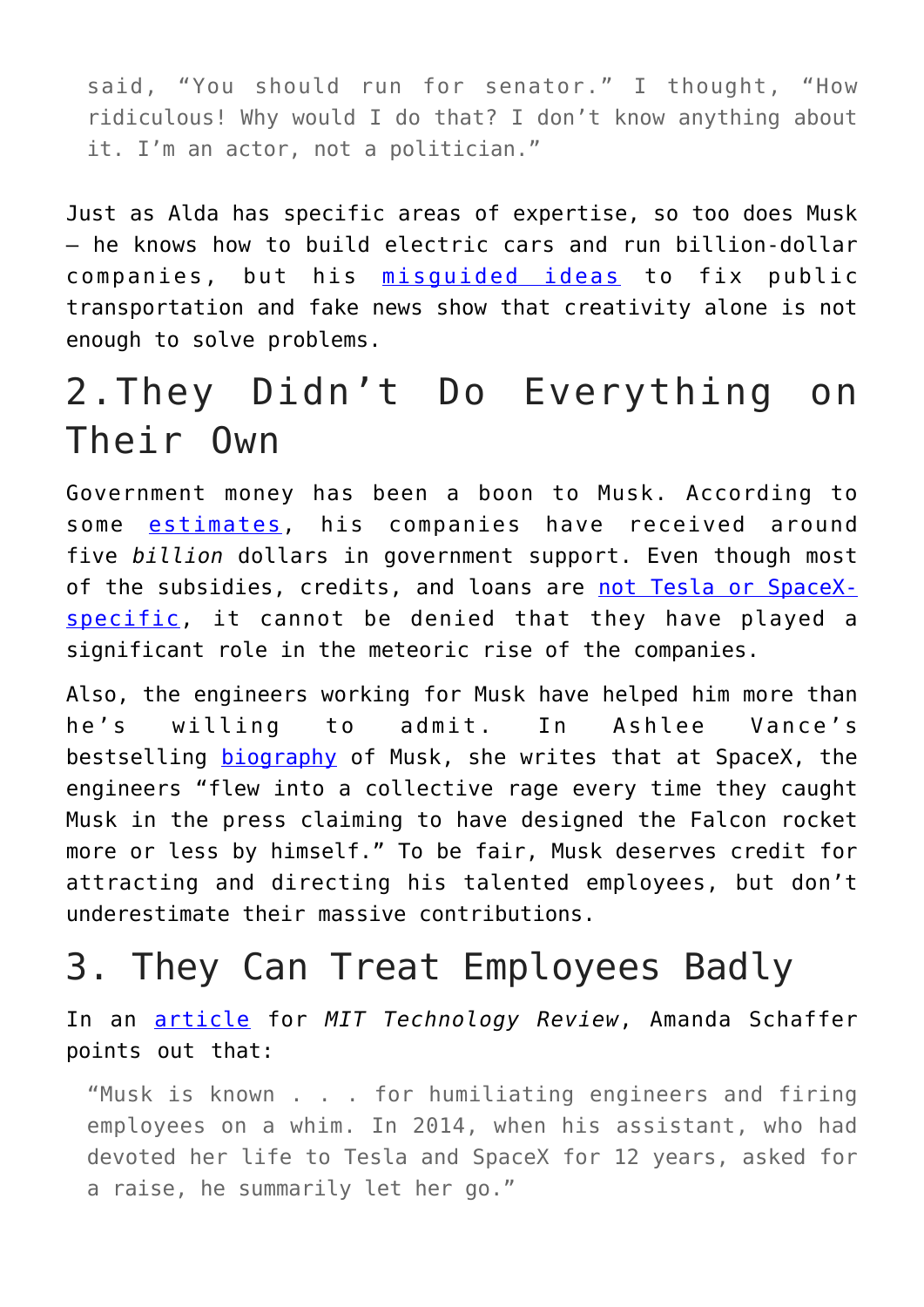Schaffer argues that the characterization of Musk and other individuals as unique forces driving modern history has "helped to corrode the culture of Silicon Valley . . . [and] excuse (or enable) some truly terrible behavior."

Steve Jobs was also [well known](http://www.businessinsider.com/steve-jobs-jerk-2011-10#steve-jobs-fired-the-guy-in-charge-of-mobileme-in-front-of-a-crowd-of-apple-employees-12) for instances of appalling behavior toward his employees.

### 4. They Propose Cool Ideas with Few Practical Benefits

Musk's goal to ultimately colonize Mars comes to mind. Gregg Williams criticized the futuristic project in an [article](http://www.wired.co.uk/article/elon-musk-mission-to-mars-silicon-valley-climate-change) for *Wired*:

"Let's be bold, let's be ambitious, let's reach for the heavens but . . . colonizing Mars should be significantly lower down the 'to do' list than taking robust and decisive action to ensure the long-term survival of Earth."

Billionaire investor Richard Branson has expressed similar sentiments, [urging](http://www.wired.co.uk/article/elon-musk-mission-to-mars-silicon-valley-climate-change) Musk to redirect the Mars initiative's significant resources to projects more immediately relevant to Earth.

Undoubtedly, Elon Musk is a revolutionary entrepreneur who has demonstrated what imagination and a relentless drive can accomplish. He also deserves praise for taking colossal risks to address what he thinks are humanity's most concerning problems. But there's no need to deify him or [anoint him as](https://www.unilad.co.uk/featured/elon-musk-is-the-saviour-humanity-needs/) [humanity's savior.](https://www.unilad.co.uk/featured/elon-musk-is-the-saviour-humanity-needs/) It's important to recognize that while visionaries such as Musk are brilliant, they have personal and professional shortcomings like everyone else.

What's your opinion of Elon Musk? Do you think he deserves all the praise he's gotten, or do you think society should be more critical of his accomplishments?

—